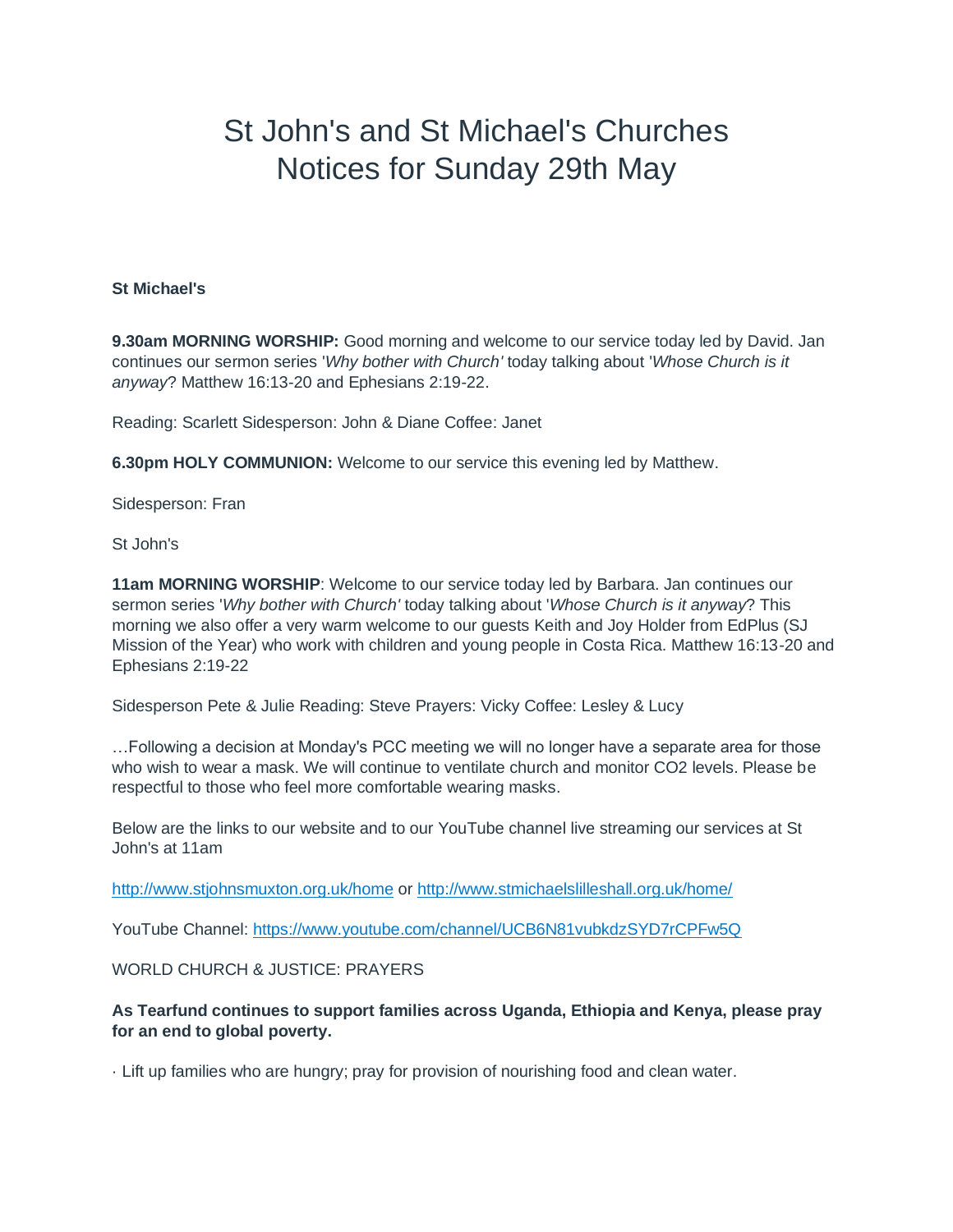· Ask God to bring the rainfall that is needed to parts of Uganda, Ethiopia and Kenya. Pray that this will lead to abundant harvests and for water sources to spring up again closer to communities.

· Pray for increased resources for Tearfund so that we can reach even more people in need.

Global food prices skyrocket

· The United Nations has warned that the global price of food is at a record high. This is partly due to the conflict in Ukraine. The increase is worsening the hunger crises in the Horn of Africa and the Middle East. Pray for relief efforts by Tearfund and other charities to alleviate hunger. Pray for a global solution to tackle this crisis

How hope is being kept alive amid brutal violence in Nigeria

· We believe that God is sovereign over everything that is happening in Nigeria,' shares Joseph Aloo, who leads Tearfund's work in Nigeria. 'Although the violence that has plagued our people for years can be overwhelming, God is in control and our team is partnering with God to bring transformation. Lives are being changed. We want you to be encouraged with stories of hope and invite you to pray for peace in Nigeria.'

**URGENT** help required! Our Tots group is growing fast which is fabulous news but we are in need of helpers! Could you offer a couple of hours once a month on a Tuesday morning ? Please contact Matthew, Jan or Les

**HELP NEEDED:** We are in need of volunteers to 'man' the bouncy castle at our Jubilee party. It will be for either a half hour or a hour slot, depending on the amount of volunteers we get. The main jobs will be to accept the money and just keep a watchful eye to make sure all is well and not too many on the bouncy castle**. Please see Lesley who will add you to the Rota.**

**WORSHIP, LUNCH & MUSIC**takes place **this Thursday** (2nd) at St Michael's. Please join us at 12noon. All welcome.

**FYI** Muxton Lane will be closed from **12noon on Sunday 5th June** for a street party therefore no vehicular access onto the Muxton lane/Fieldhouse drive section.

**MESSAGE FROM THE CRESSWELLS**: Dear friends, family and valued colleagues, Having shared the news with our congregations, we are pleased to announce that I have accepted an invitation to serve as Priest-in-Charge of the Benefice of Bradley Stoke, in the Diocese of Bristol. I will be looking after two churches (Christ the King and Holy Trinity) which cover the town of Bradley Stoke, 6 miles north of Bristol city centre. We will be very sad to leave the parishes of Shawbury, Stanton and Moreton Corbet, and will treasure fond memories of our four years here, but feel strongly that God is calling us to this move. Our last Sunday here will be 24th July. Please pray for us as we prepare to say our goodbyes, and for the five churches affected by this news. With our prayers and kind regards, Rich.

Plans are coming along nicely for our **JUBILEE PARTY** planned on **Saturday 4th June** from 2pm. Including stalls, games, live music, bouncy castle, licensed bar, ice cream van and screening of the concert in the evening….Lots of leaflets on the welcome table…please tell your friends and neighbours...spread the word  $\circledcirc$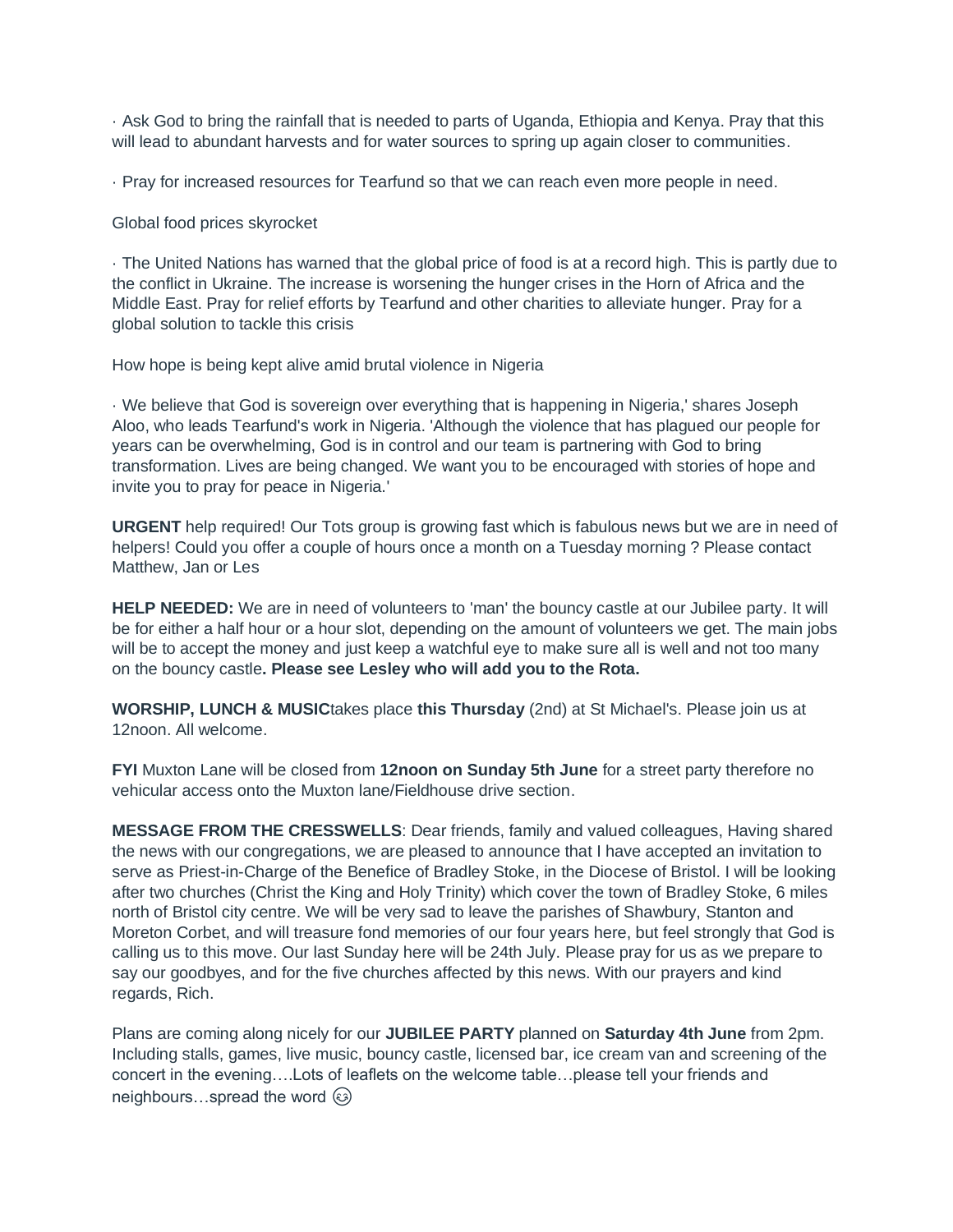Our next **POP IN FOR COFFEE** held at St Michael's takes place on **Thursday 9th June** 10-12noon.

**A MEN'S BREAKFAST** takes place on **Saturday 12th June** 8.30am at The Whitehouse Hotel in Muxton. Please let Charlie or Lesley know you are coming. All 'men' very welcome.

**VIKKI'S PRIESTING SERVICE** takes place on **Saturday June 18th**, 6pm at the 'New' Telford Minster. More details will follow nearer the time.

Our next reflective **HEALING SERVICE** takes place on **Sunday 19th June** 6.30pm at St Michael's.

**VISITING SPEAKER:** On **Sunday 26th June** we are welcoming a speaker from Compassion to both our morning services. Compassion organise the sponsorship of children in developing countries. We are aware that some of you may already support Compassion and our speaker has asked us to let him know the level of support for the charity there already is on both churches. If you sponsor a child through Compassion and are happy to share this information with them could you let David Pierce (head of World Church and Justice Group) or Matthew Lefroy know within the next couple for weeks?

**DATE FOR YOUR** *DIARY:* Hear the Word of the Lord: Matthew's Gospel **Wednesday 21st September** at Telford Minster 10.30am-4pm. Hosted by the Mission Team and Telford Minster. Hear the whole gospel read through from start to finish with people from across the diocese - an amazing way to experience the message and bring the gospel to life as early Christians might have done. This celebration of Matthew's gospel is open to anyone. *Your vicar Matthew will be reading a chapter…..!*Tea and Coffee throughout the day. A Soup and bread lunch will be provided by Telford Minster.

Details and booking at <https://www.lichfield.anglican.org/getting-ready-for-matthew.php>

Applications for **2023 MINISTRY EXPERIENCE SCHEME** is now open. You may have seen on our website and social media the details of the Ministry Experience Scheme in West Bromwich. The scheme is for women and men aged 18-30. During the course of the year participants will have the opportunity to experience parochial ministry alongside pioneer ministry, schools and children's ministry, chaplaincy and much more, mentored by an experienced incumbent. If you know any young people in your congregation or contexts who would benefit from the scheme, please direct them to our website: [https://www.lichfield.anglican.org/ministry-experience-scheme.](https://emea01.safelinks.protection.outlook.com/?url=https%3A%2F%2Fwww.lichfield.anglican.org%2Fministry-experience-scheme&data=04%7C01%7C%7Cc87989d5039a4b47cd0b08d8de52f374%7C84df9e7fe9f640afb435aaaaaaaaaaaa%7C1%7C0%7C637503795145738500%7CUnknown%7CTWFpbGZsb3d8eyJWIjoiMC4wLjAwMDAiLCJQIjoiV2luMzIiLCJBTiI6Ik1haWwiLCJXVCI6Mn0%3D%7C1000&sdata=HQezO%2Bt2d6N%2FS%2BYbkrIxrTxGsWFatW69uSpfFnUNT4U%3D&reserved=0) For further information and details on how to apply please contact the Bishops' Director of Ordinands: [romita.shrisunder@lichfield.anglican.org](mailto:romita.shrisunder@lichfield.anglican.org)

**Hebrews 4:16** Let us then approach God's throne of grace with confidence, so that we may receive mercy and find grace to help us in our time of need.

Services and Rotas for Sunday 5th June

**SML** - **10.45am** Jubilee Service & 6.30pm Holy Communion and **SJM** 11am Morning Worship

St Michael's

St John's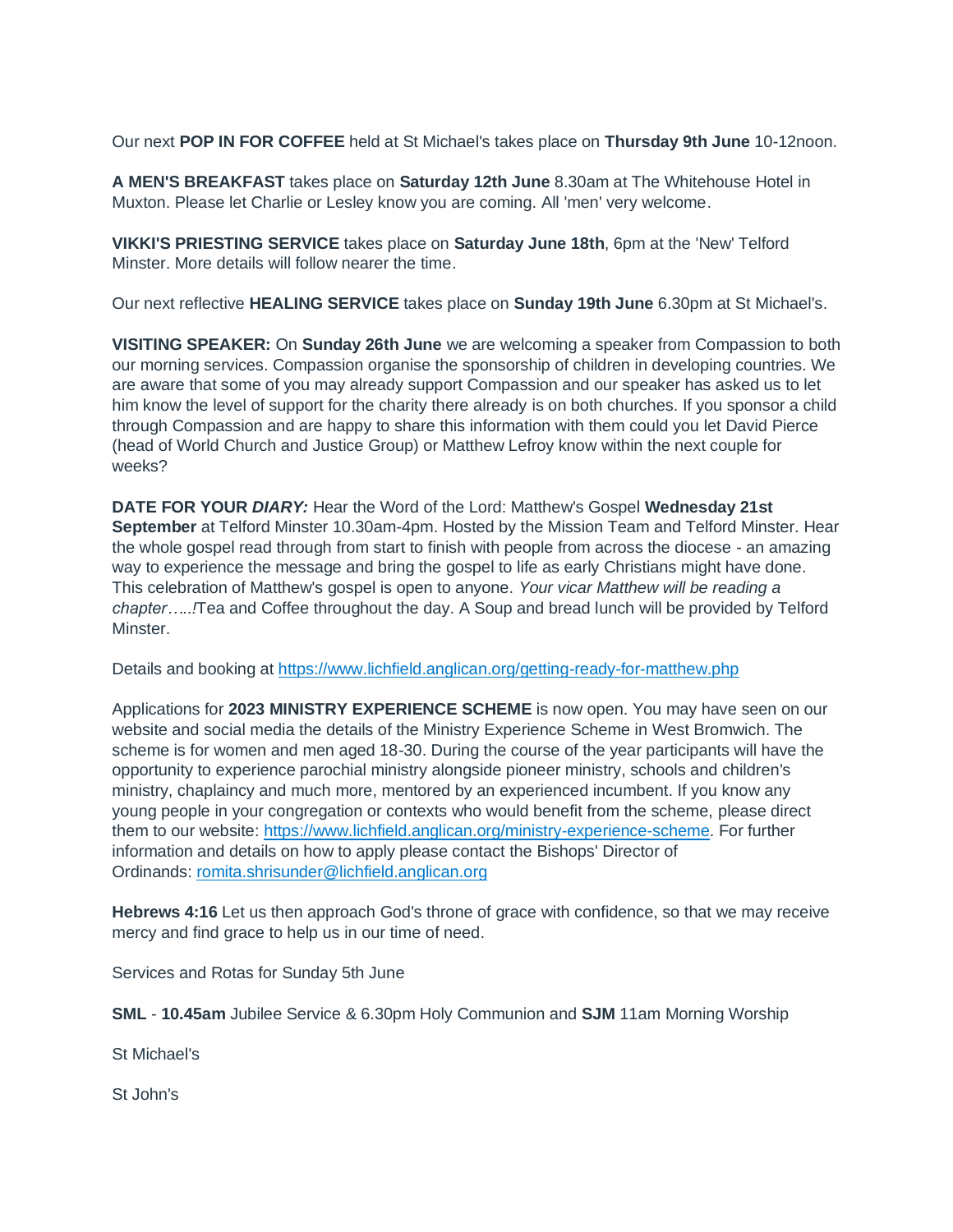Reading: Geoff

Reading: Moira

Sidesperson: **10.45am** John & Diane & 6.30pm Jean

Prayers: Barbara

Coffee: Janet

Communion (assisting if required):

Sidesperson: Colin & Judith

Coffee: Pete & Julie

REGULAR GROUPS/MEETINGS/RESOURCES/INFORMATION

**SPARK** for our young people aged 10 and above and **SAS** sessions for children aged 5-10 takes place **most Sundays** (Does not normally take place on the second Sunday).

**LIGHT - CRÈCHE FOR 0-5S:** The livestream of the St John's service is broadcast in the Acorn Room (down the corridor on the right as you enter the building) for parents of under 5's, with toys also available. We hope, in the future, to be able to offer some supervised sessions for 0-5s.

**ST JOHN'S TINY TOTS:** A Toddler group for parents/carers of under 5's taking place on Tuesday mornings from 10am during term time.

**Calling all walkers!** We meet on a **Wednesday 10am** at St John's for a gentle, local walk of around an hour. All are welcome. Please contact Jo Lefroy for any further information on 01952 604281.

**WORSHIP, LUNCH & MUSIC**takes place on the **first Thursday** of each month except January and August and weekly during Lent 12noon at St Michael's.

Local **dementia friendly strolls** every **2nd and 4th Wednesday** from May until October at 11.30am meeting at The Hub Community Café, 138 High Street in Newport. (See poster on notice board)

**FROGS**: We would like to invite our young people to attend FROGS. This is a youth group which is held weekly at St Swithun's church in Cheswardine. We have been working closely with FROGS for many years as we have attended Quinta together. Colin Barnett, a member of St Michael's, is currently a leader there. They meet **every Tuesday from 7.30-9pm,** for secondary school pupils and sixth formers. Please see Kathy or Matthew for information.

**A NOVEL IDEA** Join our reading club at St John's 7.30pm on the **2nd Wednesday** of each month**.** *We are now at capacity. Please contact the church office if you would like us to let you know when there is space.* (8th June).

**POP IN FOR COFFEE** held at St Michael's on the **2nd Thursday** of the month 10-12noon.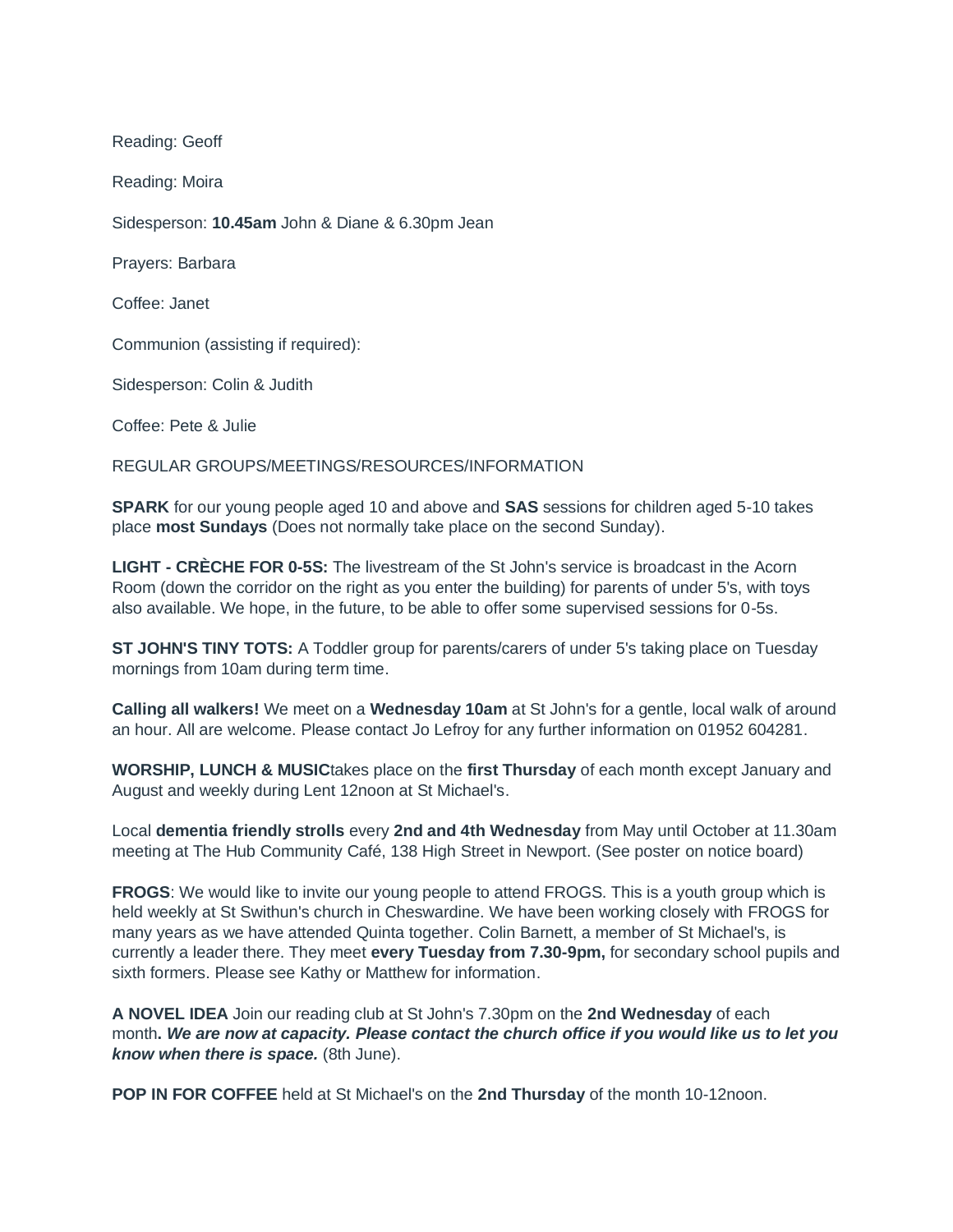**A MEN'S BREAKFAST** takes place on **the second Saturday** of each month 8.30am at The Whitehouse Hotel in Muxton. Either contact Charlie via messaging or let Lesley know you are coming. All 'men' very welcome.

**FORGET ME NOT FILMS:** Takes place usually on the **3rd Thursday** of the month at St John's. The film will start at 10 am - please arrive any time from 9.45 am. If you have any questions, or to let us know you are coming, please contact Jo Lefroy on 01952 604281 or via the church office. (16th June).

**JOIN US 4 A CUPPA!** A monthly coffee morning held at St John's on a Friday between 11am - 1pm. Litter pickers are also invited to meet just before, litter pick the local area then return for a well earned cuppa! (15th July))

**sub:Zero/sub:Extra** our Youth Café currently held on the 1st & 3rd Friday of the month during term time. 4pm (sub:Zero) and 6pm (sub:Extra) at St John's.

**EARLY MORNING PRAYERS:** Are you an early bird? A group of us pray for the work of the church at 7.30am **every Thursday** morning. Join us for half an hour or part of the time on Zoom. Contact Matthew for the link.

Please join us for **Bible Reading/Discussion/Prayer** via **Zoom**, weekdays at 9am. The best way to access these is through the "Daily Prayer" app. available from The Church of England but if you want to follow from your Bible this is ok. Please contact Matthew who will give you the details to login.

A monthly **Filling Station** 'Haughmond and Wrekin' takes place on the fourth Monday of each month 7.15pm (for 7.30pm) The **new venue** is RODINGTON VILLAGE HALL, SHREWSBURY, SY4 4QS. It is the next village to Withington our original venue. Informal worship, teaching and an opportunity for ministry and prayer. For more information do ring Rev Andy Ackroyd 01952 252078 or look at <https://thefillingstation.org.uk/> (27th June)

**TELFORD STREET PASTOR** After 10 years of making a difference on the streets of Telford they are relaunching and urge you to consider….*Is God calling you to serve as a Street Pastor or Prayer Pastor?* If you would like to find out a little bit more about what is involved please either have a chat to Simon Trotman or Gill Steinert.

**PRAYER CHAINs:** If you have any prayer requests please either text (preferable) Lisa 07739 522280 or Email: [west.familywest@btinternet.com](mailto:west.familywest@btinternet.com) or St Michael's prayer chain coordinator Chris R 07834162343 or 01952 604330 or Email: [scip@blueyonder.co.uk](mailto:scip@blueyonder.co.uk)

**FACEBOOK** [www.facebook.com/stjohnsmuxton](http://www.facebook.com/stjohnsmuxton) - please like our page and share our news stories with your friends.

**OFFICE HOURS:** Monday 9-3pm, Tuesday 9-12noon and Friday 9-3pm 01952 670033

**Email:** [admin@stjohnsmuxton.org.uk](mailto:admin@stjohnsmuxton.org.uk) or [admin@stmichaelslilleshall.org.uk](mailto:admin@stmichaelslilleshall.org.uk)

**Website:** [www.stjohnsmuxton.org.uk](http://www.stjohnsmuxton.org.uk/) or [www.stmichaelslilleshall.org.uk](http://www.stmichaelslilleshall.org.uk/)